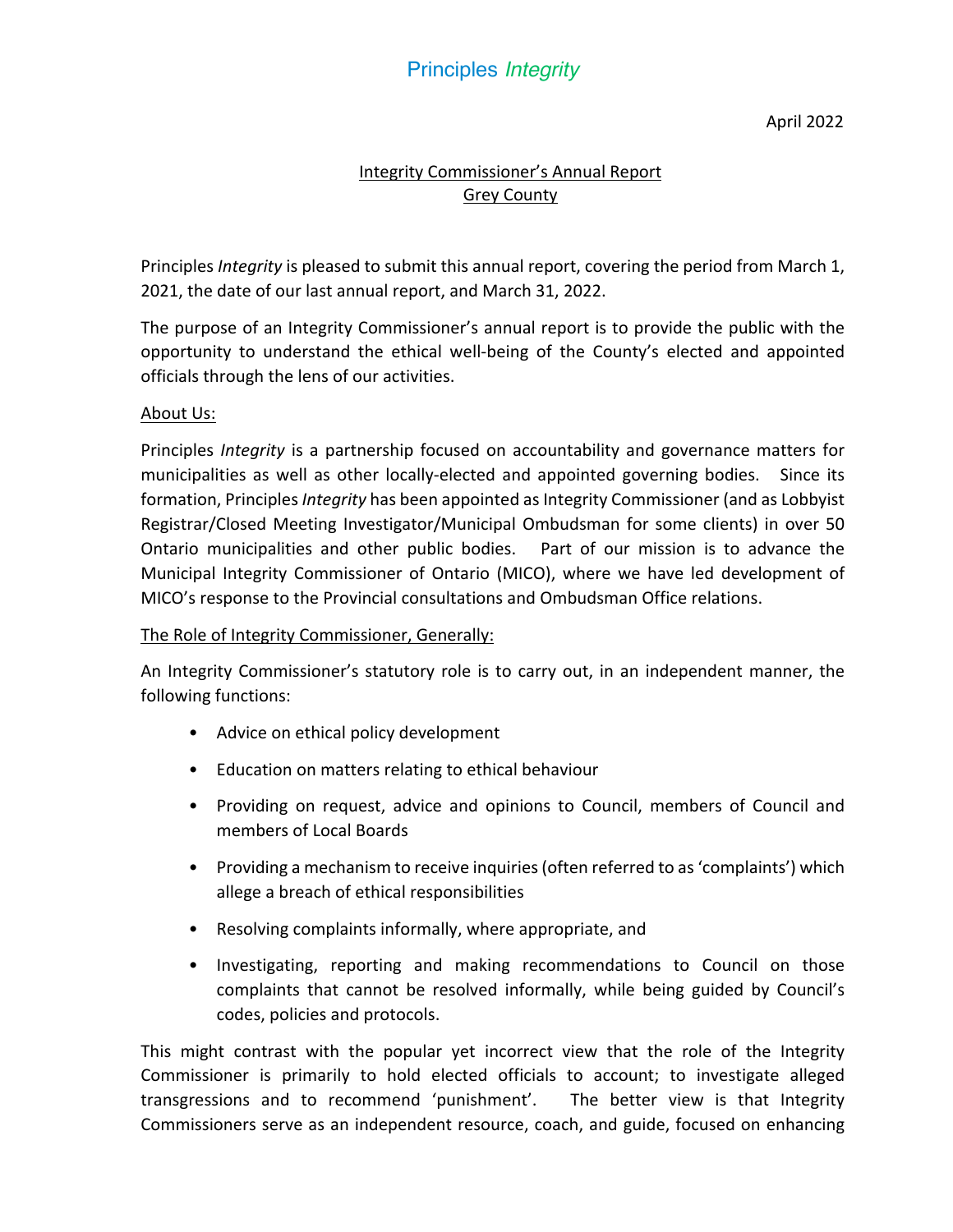the municipality's ethical culture.

The operating philosophy of Principles *Integrity* recites this perspective. We believe there is one overarching objective for a municipality in appointing an Integrity Commissioner, and that is to raise the public's perception that its elected and appointed officials conduct themselves with integrity:

*The perception that a community's elected representatives are operating with integrity is the glue which sustains local democracy. We live in a time when citizens are skeptical of their elected representatives at all levels. The overarching objective in appointing an Integrity Commissioner is to ensure the existence of robust and effective policies, procedures, and mechanisms that enhance the citizen's perception that their Council (and local boards) meet established ethical standards and where they do not, there exists a review mechanism that serves the public interest.* 

The practical effect of achieving this objective is an increase in trust, respect and engagement in local and county affairs.

In carrying out our broad functions, the role falls into two principal areas. 'Municipal Act' functions, focused on codes of conduct and other policies relating to ethical behaviour, and 'MCIA' or *Municipal Conflict of Interest Act* functions. From an activity perspective, an Integrity Commissioner's role can be depicted this way:



The emphasis of Principles *Integrity* is to help municipalities enhance their ethical foundations and reputations through the drafting of effective codes of conduct and other policies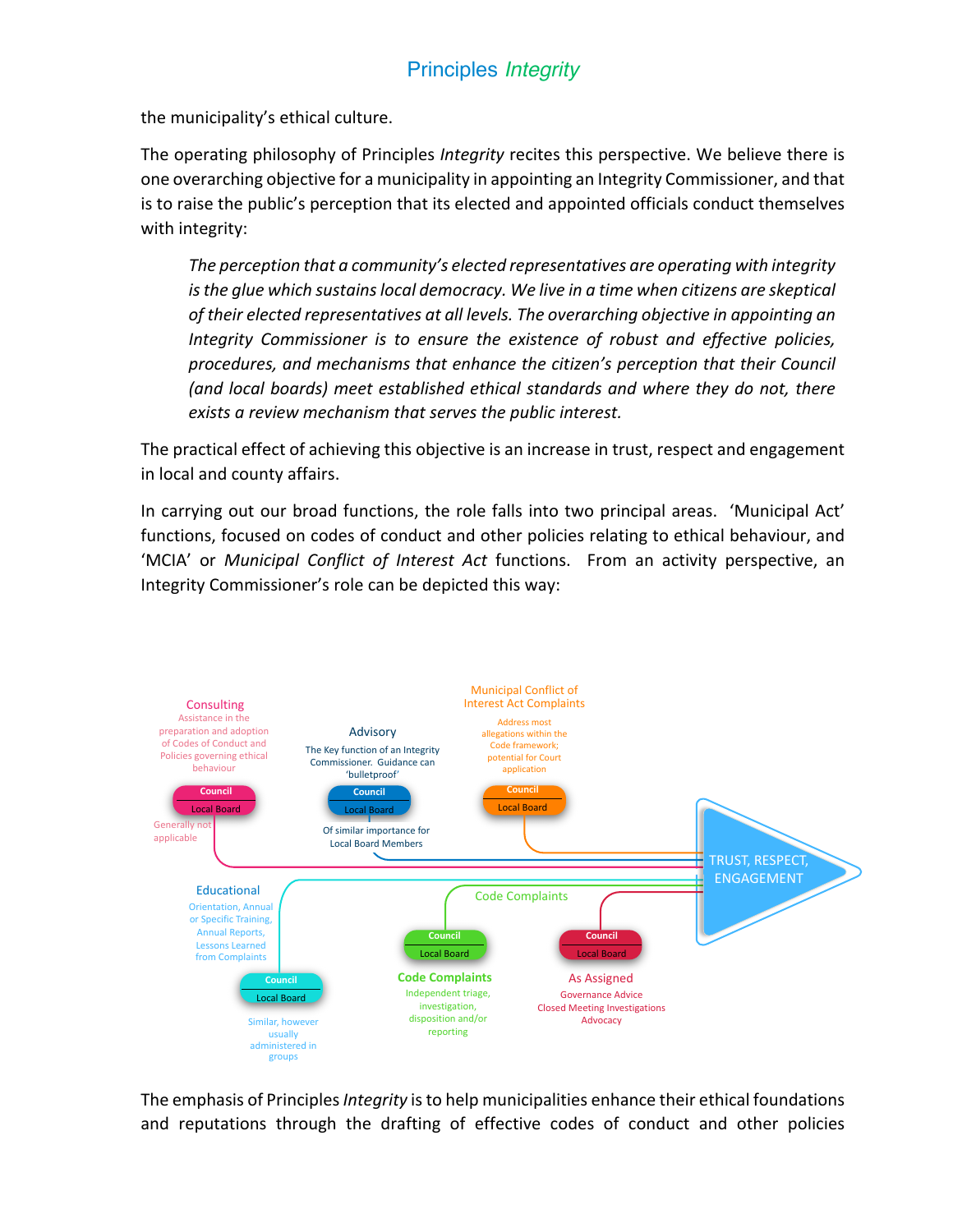governing ethical behaviour, to provide meaningful education related to such policies, and to provide pragmatic binding advice to Members seeking clarification on ethical issues. As noted in the graphic, we believe that the support we give to Members of Council increases the public's perception of them, which in turn leads to greater trust, respect and engagement.

Because the development of policy and the provision of education and advice is not in every case a full solution, the broad role of the Integrity Commissioner includes the function of seeking and facilitating resolutions when allegations of ethical transgressions are made, and, where it is appropriate and in the public interest to do so, conducting and reporting on formal investigations. This in our view is best seen as a residual and not primary role.

### Confidentiality:

Much of the work of an Integrity Commissioner is done under a cloak of confidentiality. While in most cases secrecy is required by statute, the promise of confidentiality also encourages full disclosure by the people who engage with us. We maintain the discretion to release confidential information when it is necessary to do so for the purposes of a public report, but those disclosures would be limited and rare.

### Grey County Activity:

Since our appointment in January 2018, Principles *Integrity* has been privileged to serve asthe Integrity Commissioner for Grey County, as well as 8 of the 9 lower-tier municipalities which comprise the County.

As municipalities head into an election year, we reflect back on the past term of Council from our vantage point as Integrity Commissioner. Members of Council, individually and collectively, have demonstrated a solid understanding and commitment to ethical conduct and behaviour. Where concerns have arisen, we have been pleased to provide advice and guidance to support Members in meeting the high standards expected by the public, and in assisting the public in holding their elected representatives accountable for the ethical conduct.

During the period covered by this report, we have been engaged in a moderate level of activity as Integrity Commissioner for Grey County which subdivides roughly into three categories:

1. Policy Development and Education

During the period covered by this report, there has not been the opportunity for us to be engaged in any policy development or education with the municipality. That said, arrangements are being made for Council's orientation following the upcoming municipal election.

2. Advice

The advice function of the Integrity Commissioner is available to all Members of Council and where applicable their staff and Members of local boards on matters relating to the code of conduct, the *Municipal Conflict of Interest Act* and any other matter touching upon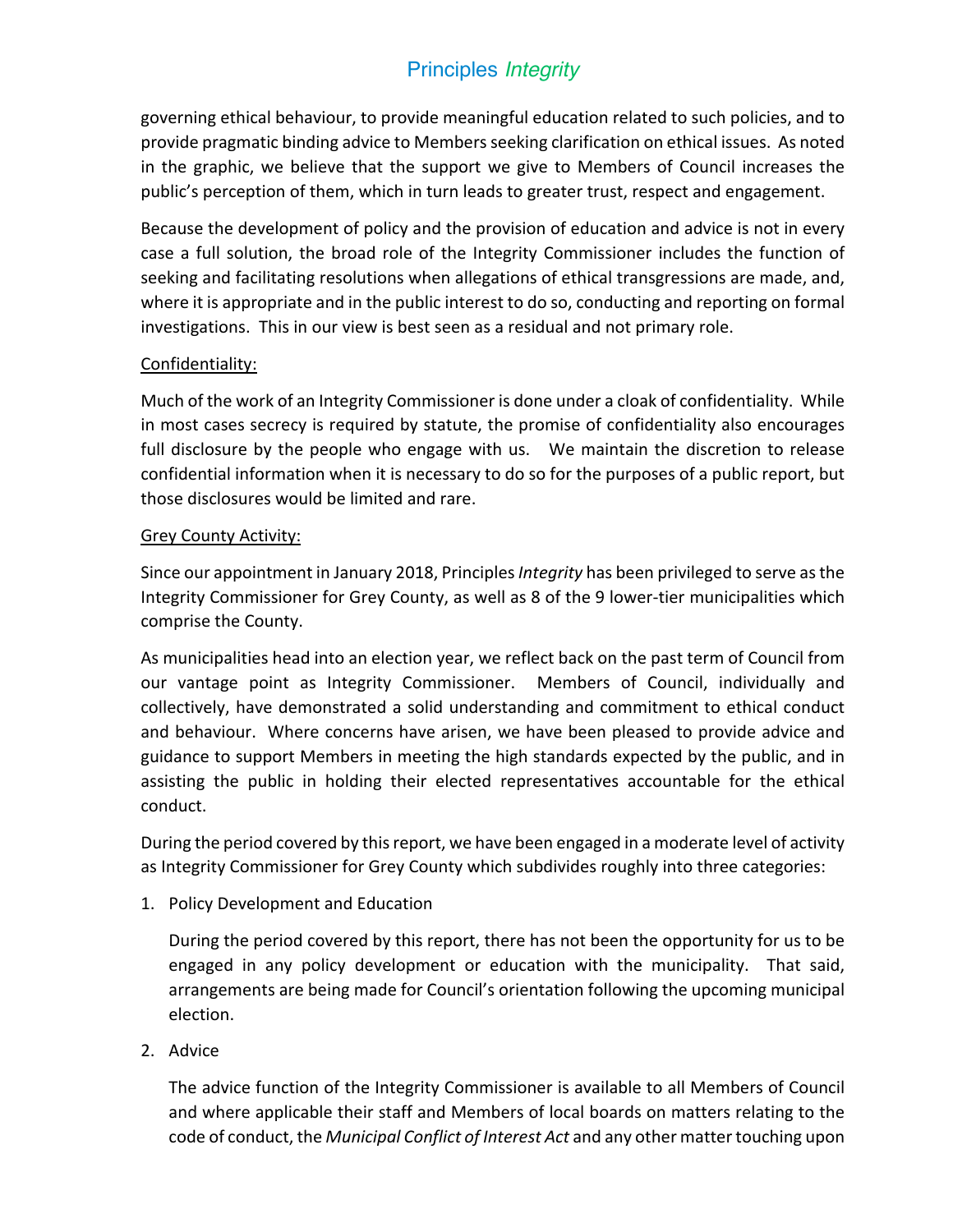the ethical conduct of Members. Advice provided by the Integrity Commissioner is confidential and independent, and where all the relevant facts are disclosed, is binding upon the Integrity Commissioner.

Our advice is typically provided in a short Advice Memorandum which confirms all relevant facts and provides with clarity our analysis and a recommended course of action.

During the period covered by this report, we responded to 4 such requests for advice.

3. Complaint Investigation and Resolution

Our approach to reviewing complaints starts with a determination as to whether an inquiry to us is within our jurisdiction, is beyond a trifling matter, is not either frivolous or vexatious, and importantly, whether in its totality it is in the public interest to pursue. We always look to the possibility of informal resolution in favour of formal investigation and reporting. Once a formal investigation is commenced, the opportunity to seek informal resolution is not abandoned.

Where we are able to resolve a matter without concluding a formal investigation, our practice is to provide a written explanation in the form of a Disposition Letter to the complainant to close the matter. Often the respondent Member is involved in preliminary fact-finding and will also be provided with a summary of the disposition.

Where formal investigations commence, they are conducted under the tenets of procedural fairness and Members are confidentially provided with the name of the Complainant and such information as is necessary to enable them to respond to the allegations raised.

During the period covered by this report, 2 inquiries have been received regarding filing a complaint to the Integrity Commissioner about a Member in their capacity as a County Councillor. In one matter, by providing information regarding our role to the complainant, including by explaining that the Board of the Grey-Bruce Health Unit is exempt from our jurisdiction as Integrity Commissioner, no formal complaint was pursued. In the second matter, the complaint remains under investigation.

#### Ethical Themes Around the Province:

With due regard to our obligation to maintain confidentiality, this annual report enables us to identify learning opportunities from advice requests and investigations conducted in a variety of municipalities.

Disclosure of confidential information from closed meeting sessions

There have been some examples where elected or appointed officials fail to recognize the serious implications of disclosing confidential information, particularly information learned of through attendance in closed session.

A Member's obligation to maintain confidentiality is clear. They may not unilaterally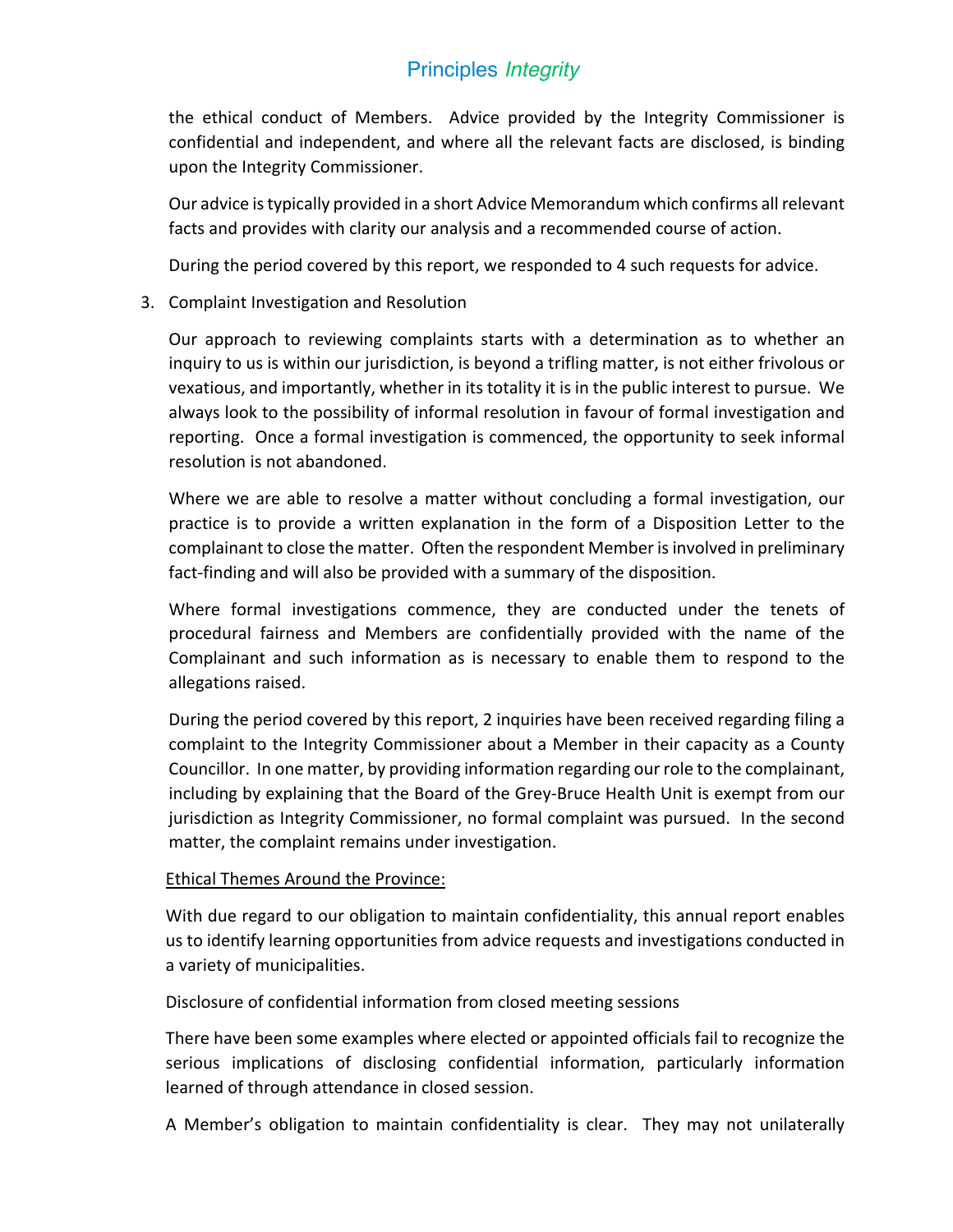decide to share confidential information, even if they believe the information should be publicly disclosed. This extends to releasing information even to their own legal counsel to obtain a 'second opinion'.

We treat this breach of ethical responsibility as breach of a cardinal rule, and if an allegation in this regard is proved to be true, it tends to attract a recommended sanction at the upper end of the prescribed range. Left unchecked, confidentiality breaches to undermines not only Council's interests on the matter subject to the breach, but destroys the trust required of elected officials, and the staff that support them, to ensure that all relevant, and sensitive, information required to support the deliberation on a matter is freely supplied.

#### Non-disparagement

One area of prominence continues to be the failure of some Members of Council to adhere to rules against disparagement. Members of Council are entitled, and indeed expected to disagree on all manner of issues. However, one of the cornerstones to democracy must be the recognition that different opinions and perspectives are to be respected, and disagreement should not devolve into disrespect, disparagement and name-calling.

Disrespectful interactions and/treatment of others can fall along a continuum which may manifest as occasional incivility and micro-aggressions, but when unchecked can culminate in bullying and harassment. Members of Council should be mindful to treat each other, staff and the public with appropriate respect and professionalism at all times.

Some Members of Council hold a view was that they are entitled to their freely express their opinion, even if that includes disparagement of others, and so long as they share it via personal email, and not on the municipal server, they are not constrained by any rules around decorum. This is incorrect. Members are bound by the Code provisions of respectful and non-disparaging communication, whether sharing views on their own email, social media, or elsewhere.

Regardless of the medium, regardless of the intended audience, and regardless of motive, we have observed several instances where Members of Council in municipalities around the province have been found to have breached ethical standards by saying or recording things they have come to regret.

Recognizing and avoiding conflicts of interest

Another area Members frequently require additional clarification on is recognizing and appropriately identifying conflicts of interest when they arise. These often include when members are part of another organization or club whose interests are impacted by a matter before Council, or when members are active professionally within the community and a matter before Council may potentially impact one of their current or past clients.

Take-aways from the Collingwood Inquiry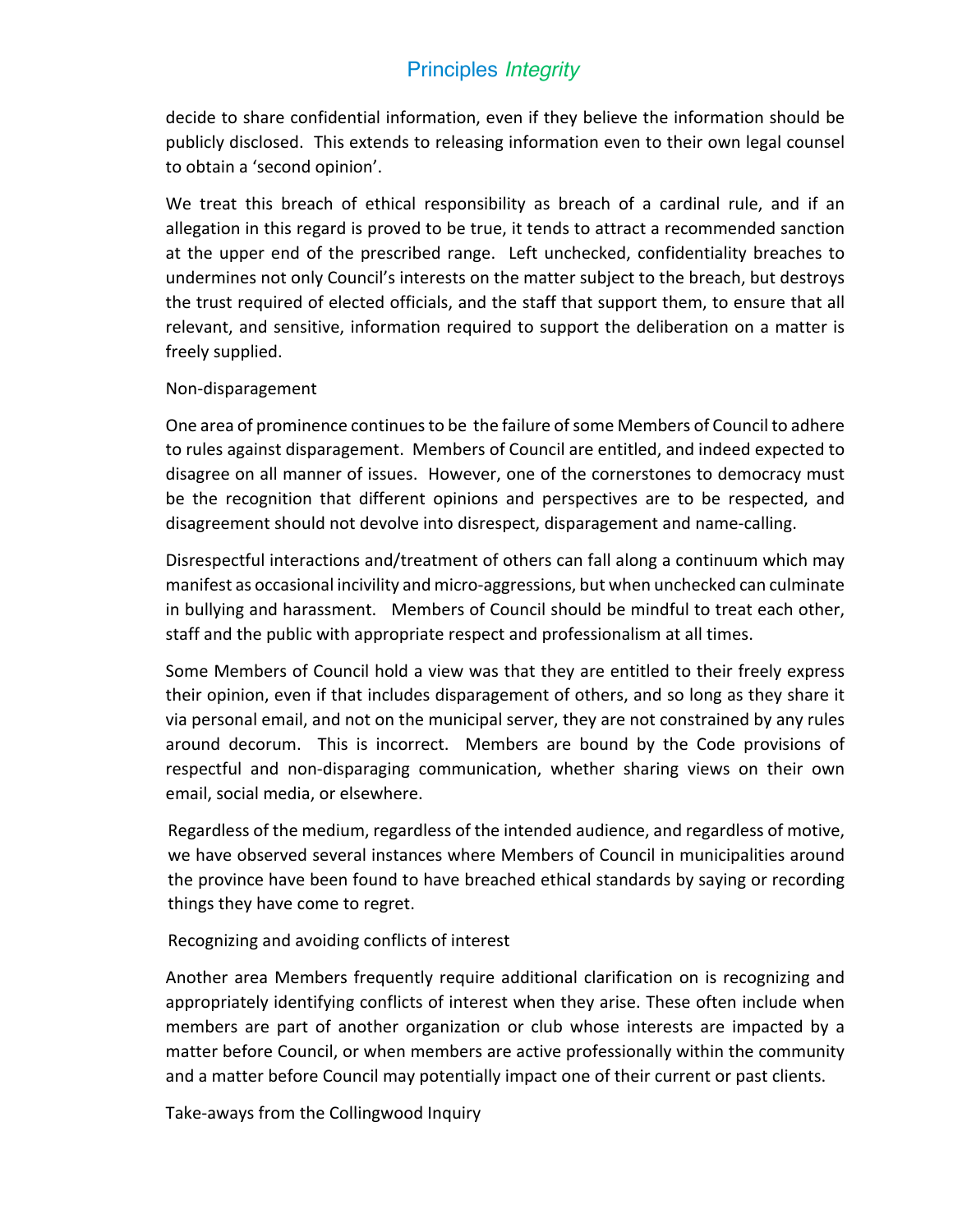The Collingwood judicial inquiry published its report, entitled "Transparency and the Public Trust: Report of the Collingwood Judicial Inquiry," on November 2, 2020. This Report contained 306 recommendations relating to best practices in municipal governance.

In particular, the Report contained important discussion regarding the rules relating to conflicts of interest applied to municipal councillors under the Municipal Conflict of Interest Act ("MCIA"), which are overly narrow, focusing on pecuniary (i.e. monetary) interests. The Report warns against considering "pecuniary interest" as the sole criterion in assessing whether a councillor is subject to a conflict of interest:

> …it is far too easy to misconstrue the Municipal Conflict of Interest Act as addressing all the kinds of conflict of interest that Council members must confront. Despite its name, the Municipal Conflict of Interest Act does not provide a complete conflict of interest code for municipal actors. It addresses the pecuniary interests of a narrowly defined group of family members related to a Council member which are by virtue of the Act deemed to be pecuniary interests of the Council member. Council members are obligated to avoid all forms of conflicts of interest or, where that is not possible, to appropriately disclose and otherwise address those conflicts.

We are pleased to acknowledge that Grey County's Code of Conduct already addresses the concern through its Rule No. 1, Avoidance of Conflicts of Interest, in the County Code of Conduct.

In any event, obtaining clear and reliable advice from the Integrity Commissioner can help avoid costly and time-consuming investigations if there is any uncertainty about the application of the Rule.

#### Staying in your lane

One area of concern that continues to arise is members of Council overstepping their role, attempting to 'take the reins' to fix a constituent's problem, or directing staff how to do their job. Members of Council serve an important role in putting constituents in touch with appropriate staff, and following established processes, but it is important to strike the correct balance.

At times inappropriate interference arises because of a misinterpretation of the *Municipal Act* provisions which identify the role of the Head of Council as 'Chief Executive Officer'. This provision has led to confusion and, occasionally, overreach by Heads of Council in erroneously perceiving a role leading the municipality's administration. The Province has been requested by MICO, the Ombudsman and others, to amend the *Municipal Act*, to clarify that elected officials – even Heads of Council – have no role in the day-to-day administration of municipal government.

Failing to recognize this, stepping outside of their proper role as elected officials to 'take the reins' of administration, undermines staff and can be perceived as interfering with